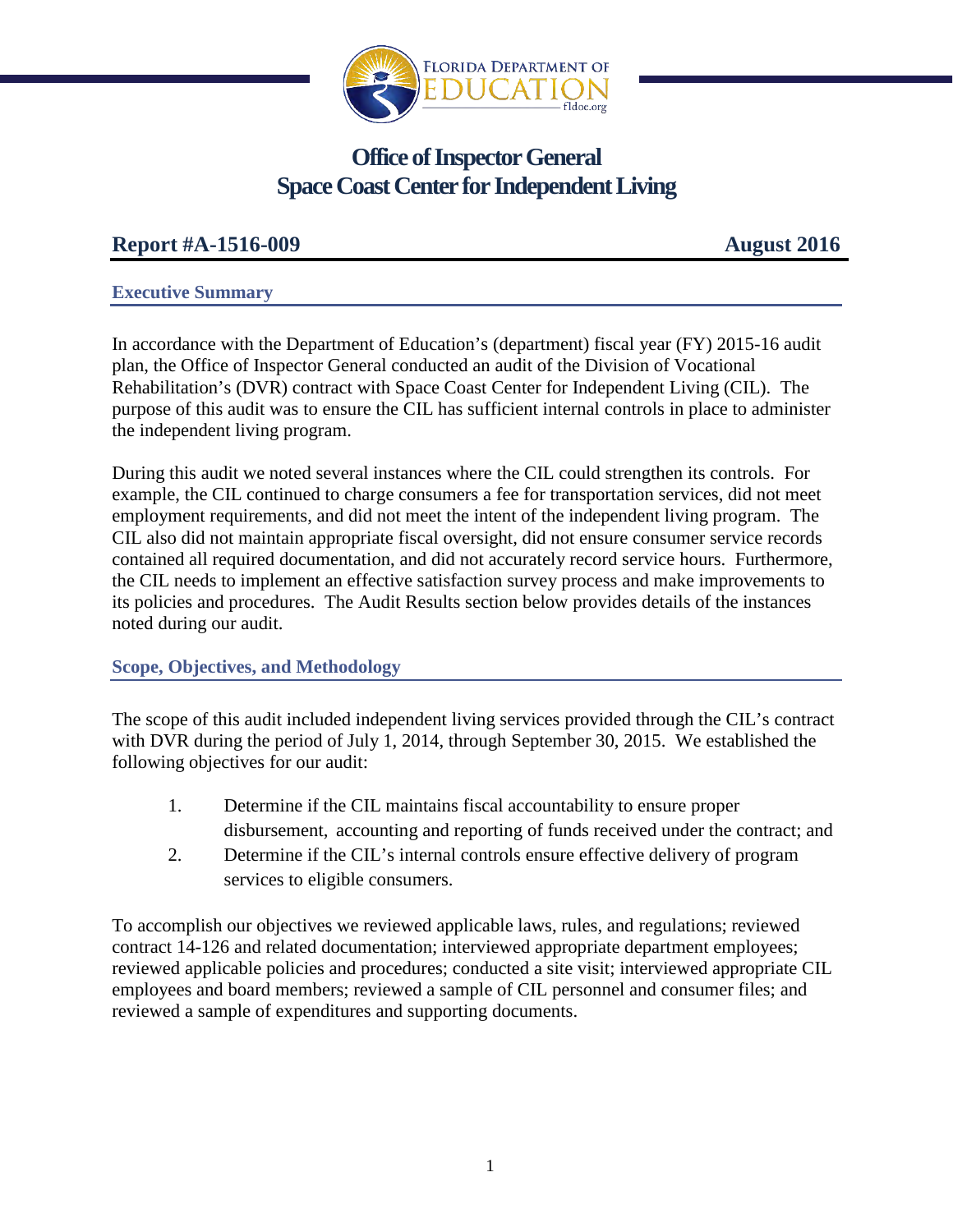## **Background**

The centers for independent living are consumer-controlled, community-based, nonprofit agencies that receive federal and state funding to promote the four core independent living services, which include providing information and referrals, peer counseling, personal and systems advocacy, and independent living skills training. There are 16 CILs in Florida. Each CIL operates according to a philosophy of consumer control on every level, where at least fifty one percent of employees, management, and the board of directors (board) must be persons with disabilities.

Space Coast CIL was established in 1972 to provide services to any individual with a disability residing in Brevard and Indian River counties in Florida. Their mission is to provide services and programs to promote independence, create change, and empower people with disabilities to achieve equality and inclusion within their home, work, and community. Their services include advocacy, independent living support and skills training, peer support and mentoring, information and referral, transition support, home modifications and barrier removal, durable medical equipment, and deaf and hard-of-hearing services.

On July 1, 2013, DVR entered into a three-year contract with Space Coast CIL to provide funding for the provision, improvement, and expansion of independent living services, including the four independent living core services, for individuals with significant disabilities. DVR amended the fixed fee contract (14-126) to add funding of \$177,138 for FY 2014-15, and again to add funding of \$181,718 for FY 2015-16.

## **Audit Results**

Finding 1: The CIL continued to charge consumers a fee for transportation services despite DVR's failure to develop guidelines.

Title 34 of the Code of Federal Regulations (CFR), section 364.59 states, "A State is neither required to allow nor prohibited from allowing service providers to charge consumers for the cost of IL services."

The State Plan for Independent Living (SPIL) requires that, should the State allow service providers to charge consumers for the cost of services or to consider the ability of individual consumers to pay for the cost of IL services, the State must specify the types of IL services for which costs may be charged and for which a financial need test may be applied and describe how the State will ensure that:

- Any consideration of financial need is applied uniformly so that all individuals who are eligible for IL services are treated equally; and
- Written policies and consumer documentation required by 34 CFR 364.59(d) will be kept by the service provider.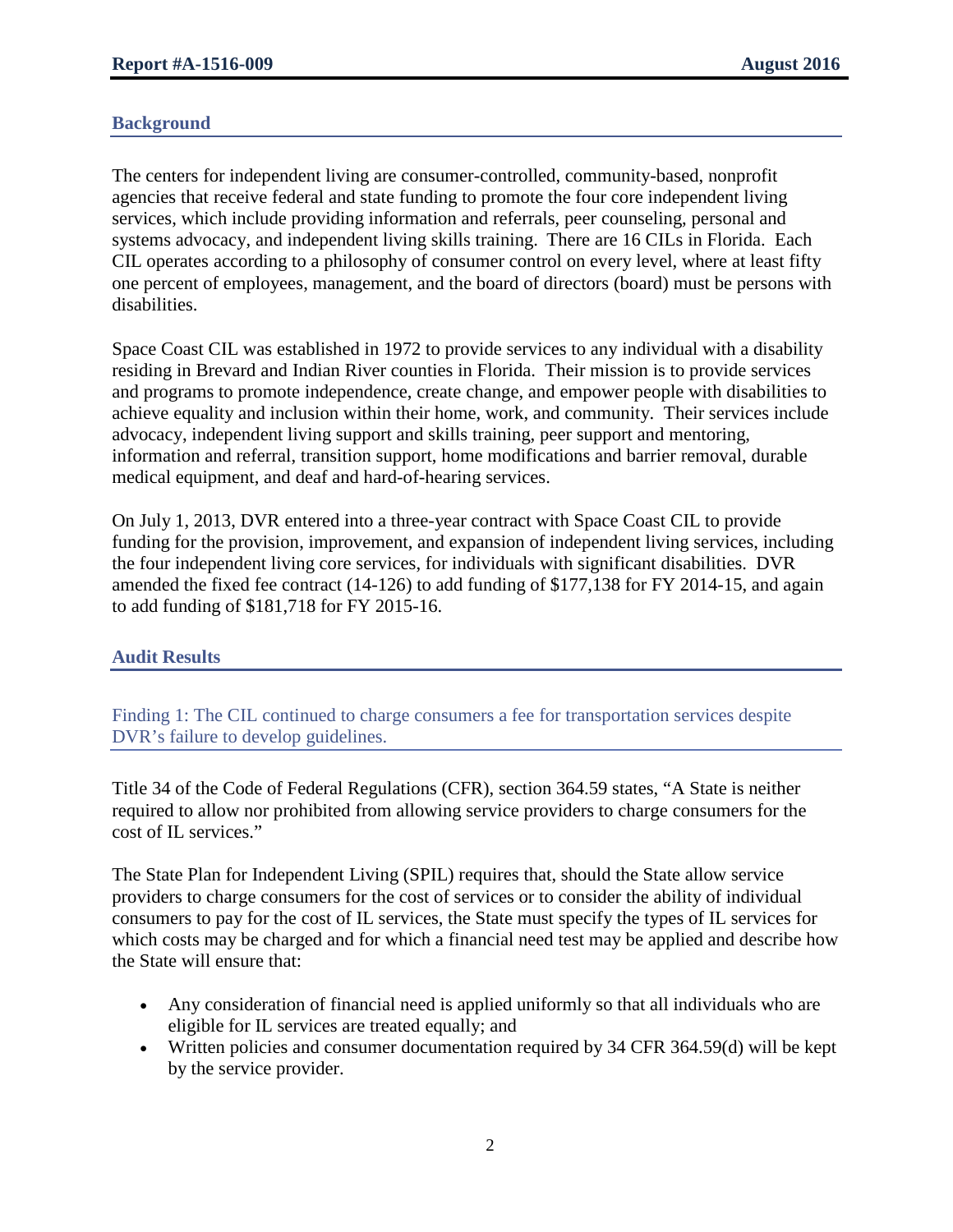Subject to verification by DVR and the Florida Independent Living Council, Inc. of specific authority, the Centers for Independent Living in Florida may implement financial needs testing or financial participation pursuant to guidelines developed in collaboration with DVR and the Florida Independent Living Council, if approved by a majority of the center directors.

The SPIL outlines the independent living objectives, services, financial plans, and assurances governing the State Independent Living Services and CIL programs during the period of fiscal year 2014-2016. The SPIL went into effect on October 1, 2013, and expires on September 30, 2016. During the course of the current state plan, DVR did not develop guidelines for financial participation.

Our review of documents for the sampled months of October 2014 and January 2015 revealed that 1,252 and 500.20 service hours, respectively, were recorded under "paid transportation services." During our site visit, we also observed that the CIL posted the transportation fees on its website and on a sign located at the CIL. We recommended that CIL management immediately cease charging consumers a fee, and they promptly began taking appropriate action. CIL employees further stated that the CIL does not provide transportation services unless the consumer pays the fee, and the CIL employees are required to write on the receipts that the payments are charitable contributions.

Upon our inquiry, the Independent Living Program Manager stated that DVR did not develop the guidelines due to language in the Workforce Innovation and Opportunity Act (WIOA), which was signed into law on July 22, 2014.

The CIL lacked written policies regarding the implementation of financial needs testing or participation and procedures governing the documentation of participation, as required by 34 CFR 364.59(d). Therefore, the CIL could not demonstrate that financial needs testing or participation was applied uniformly to all eligible consumers. Lack of guidelines leave the CIL with no clear way to implement financial needs testing or participation. Charging a fee to CIL consumers can limit those services to consumers who have the ability to pay, thus inhibiting the CIL's ability to meet its mission.

## *Recommendation*

We recommend DVR develop guidelines for charging consumers for the cost of IL services or disallow the practice. We recommend the CIL discontinue charging consumers for services until DVR establishes guidelines and the CIL develops policies and procedures in accordance with that guidance.

## *DVR Management Response*

Concur. WIOA changed the definition of "Center for Independent Living" by adding the words "regardless of age or **income".** The addition of this language brings the legality of financial testing/participation into question. We have sought clarification from our federal partner, the Administration on Community Living, but until final regulations are published we won't know the answer. In the meantime, CILs are forbidden from charging consumers with disabilities for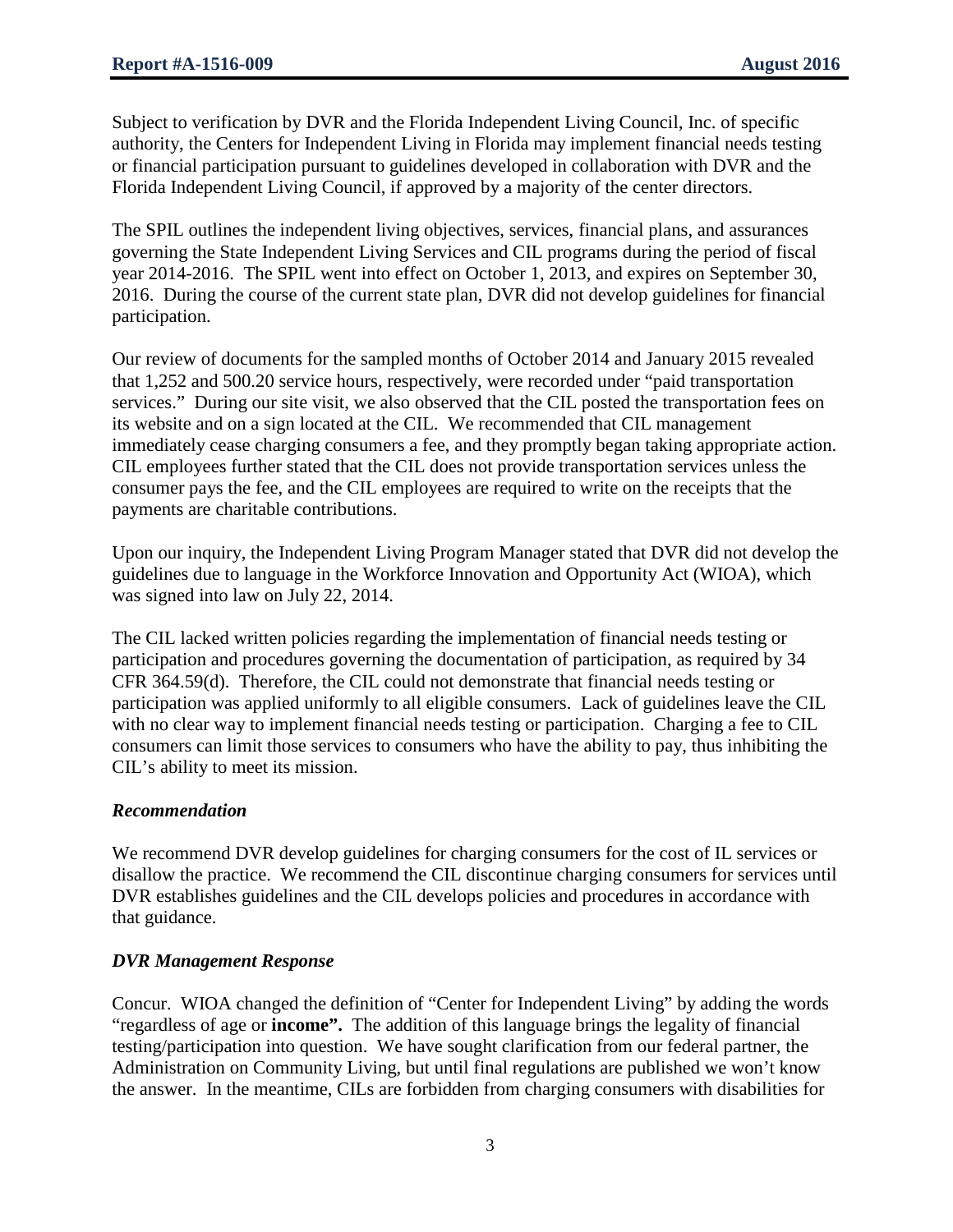services provided with VR funds. All CILs have been notified of this prohibition, including via a "Technical Assistance Reminder – Charging Consumers for Services" email on March 14, 2011. Space Coast CIL was also specifically reminded of this prohibition in the findings of the Rehabilitation Services Administration Compliance Review Report dated October 14, 2014, which were reinforced by VR during the site visit. Space Coast CIL was most recently reminded of the prohibition via email on July 6, 2016. VR will continue to provide technical assistance to all CILs on this topic as the WIOA regulations are promulgated.

## *Space Coast CIL Response*

Concur. Space Coast CIL consulted with DVR to establish guidelines and update the CIL's internal policies and procedures. It was concluded that the timeframe needed to develop and implement this update for the new grant period was not sufficient. Space Coast CIL currently does not collect on transportation fare.

#### Finding 2: The CIL did not meet employment requirements.

34 CFR 364.23 requires CIL employees to include personnel who are specialists in the development and provision of IL services and in the development and support of centers. Section 5.3 of the 2014-2016 SPIL also states, "Service providers establish and maintain a program of staff development for all classes of positions involved in providing IL services and, if appropriate, in administering the CIL program. The staff development programs emphasize improving the skills of staff directly responsible for the provision of IL services, including knowledge of and practice in the IL philosophy." During our audit, we noted that the CIL transferred two employees from the transportation unit to the position of IL specialist. These employees were previously drivers and did not possess the knowledge or qualifications for the IL specialist position. Furthermore, the CIL did not provide adequate training to these two employees to provide IL services. A member of the board also informed us that he was unsure of the duties and responsibilities of his position.

The CIL is required to prove they are eligible in order to receive the funding provided through their contract with DVR and from the federal government. The CIL's inability to employ individuals with the appropriate skillset brings them out of compliance with the federal regulations. This could put the CIL at risk of losing its funding from DVR and the federal government.

#### *Recommendation*

We recommend the CIL develop an improvement plan to bring them into compliance with the Code of Federal Regulations. We recommend the CIL develop and implement employee and board training and development programs to ensure employees providing IL services and those administering the IL program have the skills and knowledge necessary to perform their duties. We further recommend DVR provide technical assistance as needed to ensure the CIL remains eligible for state and federal assistance.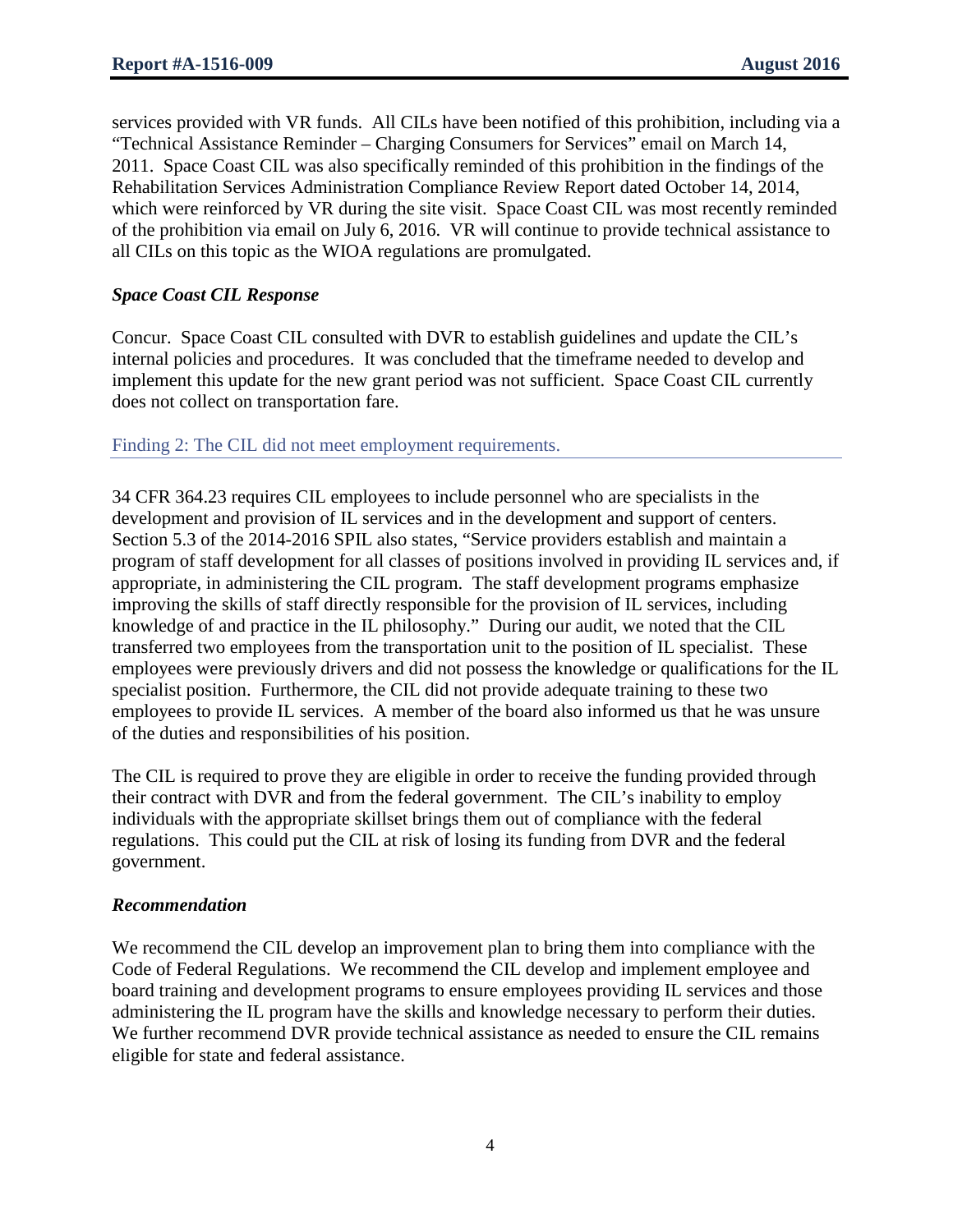#### *DVR Management Response*

Concur. In March, the independent living director and two performance improvement consultants visited the center and provided extensive technical assistance, including reviewing current policies and process mapping.

#### *Space Coast CIL Response*

Concur. As of January 2, 2016 the IL staff either transitioned to other jobs or found employment outside the CIL. The new IL staff was selected from a pool of candidates with prior social service experience. All staff is now required to go through the Independent Living Research Utilization's (IRLU) training in 'Foundation for Independent Living' course within their first 90 days of employment. Board members also have access to IRLU's training as well. A self-paced workbook with tools for improving the governance practices of non-profit organizations is in the process of development.

Finding 3: The CIL did not provide the four independent living core services to one of the two counties.

Section I. of the contract requires that the CIL provide eligible persons with significant disabilities with the four independent living core services: information and referral services, independent living skills training, peer counseling, and individual and systems advocacy. The SPIL for Florida for 2014-2016 requires the CIL to provide services in Brevard and Indian River County. The CIL's Program Services Policies and Procedures state that the geographic area served by CIL includes Brevard and Indian River counties.

During the period of July 1, 2014, through June 30, 2015, the CIL served 1066 consumers: 1054 from Brevard County, 3 from Indian River County, and 9 that were outside of the stated service area. The CIL provided the three consumers in Indian River County with Florida Telecommunications Relay, Inc. (FTRI) services. FTRI services are not one of the four independent living core services. As such, the CIL did not provide the individuals in Indian River County with any of the four independent living core services as required in the State Plan. We also noted the CIL provided FTRI services to the nine consumers that were not from Brevard or Indian River County.

The CIL employees indicated that due to the size of Brevard County, they were unable to reach those consumers in Indian River County. If the CIL does not provide the four independent living core services to eligible consumers in Indian River County, the CIL will not meet the intent of the independent living program.

#### *Recommendation*

We recommend the CIL serve eligible individuals with the four independent living core services in Brevard and Indian River County as stated in the SPIL for Florida for 2014-2016 and the CIL's Program Services Policies and Procedures. We further recommend DVR add language in its contracts with the CILs to specify service delivery areas.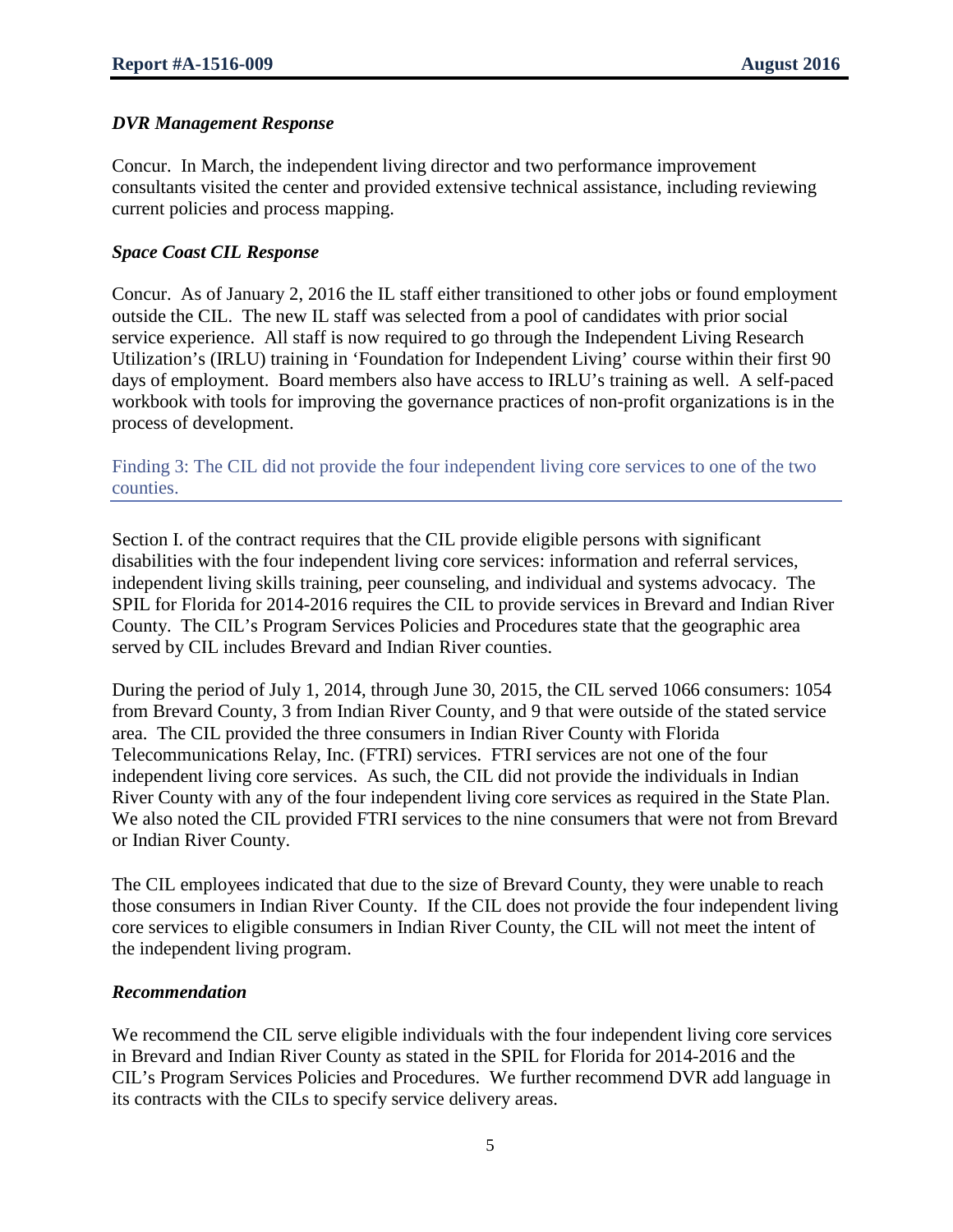## *DVR Management Response*

Concur. This language will be added when new contracts are developed in 2017.

#### *Space Coast CIL Response*

Concur. Space Coast CIL's new IL team is now part of the Interagency Council serving Indian River County. This Council is made up of various non-profit and government organizations whose focus is persons with disabilities. This partnership has opened the opportunity to reach the Indian River community and it is ongoing.

#### Finding 4: The CIL did not maintain appropriate fiscal oversight.

Section VIII.B of the contract requires the CIL to maintain a financial management system relating to funds received and expended under the contract in accordance with applicable federal regulations.

Subpart C, section 25(b) of OMB Circular A-110 states, "Recipients are required to report deviations from budget and program plans, and request prior approvals for budget and program plan revisions." Subpart C, section 21(b) of OMB Circular A-110 further requires the CIL's financial management system to provide "accurate, current, and complete disclosure of the financial results of each federally-sponsored project or program…" Subpart C, section 28 of OMB Circular A-110 also states that costs are only allowable to the extent the CIL incurred them during the funding period.

Section 8 .m. of Attachment B to OMB Circular A-122 also requires the CIL to allocate salary costs across funding sources and programs based on the relative benefits received, and specifies certain time and effort documentation requirements.

The Reference Guide to the State Expenditures prohibits the payment of sales taxes and items used generally for the personal convenience of employees.

During our review, we noted the following instances:

## *Budget*

- The CIL made modifications to each line item on its approved budget. Although the modifications did not affect the total agreement amount, the CIL did not report these deviations to DVR or provide a justification. The CIL revised the budgeted amounts in its fourth quarter reconciliation report for FY 2014-15 to reflect the actual expenditures, rather than approved budgeted amounts.
- In reconciling DVR disbursement records to the CIL's recorded revenues, we noted errors within the CIL's accounting records. Although the year-end totals reconcile, the monthly income amounts recorded in the CIL's accounting records do not reflect the actual payments received. This is due to the CIL's current practice of recording revenue in the "Income" account rather than in the "Accounts Receivable" account and the CIL's failure to correctly reconcile the bank records with its formal accounting records.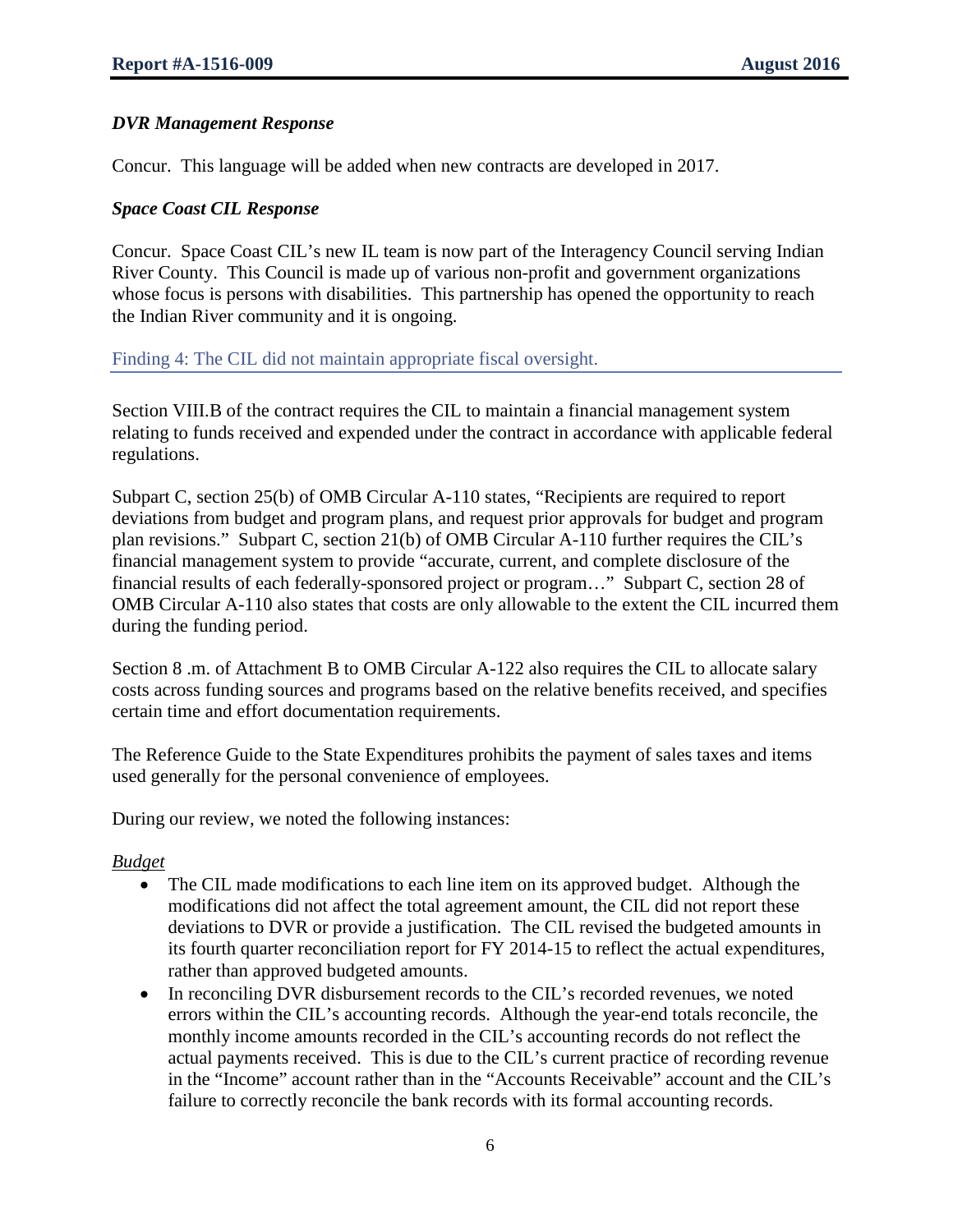## *Salaries and related expenditures*

- The CIL's timesheets do not allow for the recording of time based on funding sources or programs. Therefore, the CIL made manual journal entries within its accounting system to reclassify a portion of salary expenditures to its various programs and funding sources.
- The CIL did not consistently follow its Personnel Policies and General Employment Standards. We reviewed timesheets and related documents for the sampled months of July 2014 and January 2015 and noted that the CIL's paystub documents showed annual and sick leave accruals at a rate of 3.42 hours per pay period rather than 3.70 hours per pay period as set forth in its policies. Paystub documents further showed the CIL did not allow one eligible employee to accrue annual and sick leave hours and did not grant holiday leave for the July  $4<sup>th</sup>$  holiday for two of the six eligible employees. The CIL granted additional holiday leave to another employee who was unable to use annual leave because he had a negative balance. The leave hours deducted on paystubs did not always match the leave hours recorded on the approved timesheets.
- The CIL included expenses incurred in the prior period. The CIL's contract term covers the period of July 1, 2014, through June 30, 2015. The CIL's payroll is paid biweekly, and the DVR contract was charged a portion of salaries and fringe benefits of all six employees for the pay period of June 22, 2014, through July 5, 2014.
- The CIL allocated salaries for one of the six employees to multiple programs and funding sources in an amount that exceeded the actual salary paid in July 2014. The employee's salary totaled \$800.00 for each biweekly pay period. However, on July 11, 2014, and July 25, 2014, respectively, totals of \$895.75 and \$ 1,110.25 were charged to four different cost centers (DOE Part C, 5317 JPA SM Urban – ORL, VR PartB/SSA, and VR General Revenue). The CIL also did not contribute Florida unemployment taxes for three of the six employees in July 2014.

## *Contract and general and administrative expenditures*

We reviewed a sample of 40 contract and general and administrative expenditures and noted that none of the 40 sampled expenditures complied completely with applicable laws, rules, or regulations.

- The CIL's cost allocation plan states that "allocation of joint/indirect costs will be based on the ratio of program expenses to total expenses." Fourteen of the 40 expenditures (35%) benefitted other funding sources or programs. The CIL's failure to properly record time spent by program or funding source prevented us from determining if the CIL properly allocated costs based on the relative benefits received by each program. In certain instances, we noted that the DVR contract absorbed costs that should have been allocated to other benefitting programs.
- Nineteen of the 40 expenditures (47.5%) tested were unallowable due to costs incurred outside the funding period, costs including sales taxes, and items used for the personal convenience of employees. In one instance, the CIL charged travel expenditures related to its contracted activities with the Florida Department of Transportation to the DVR contract.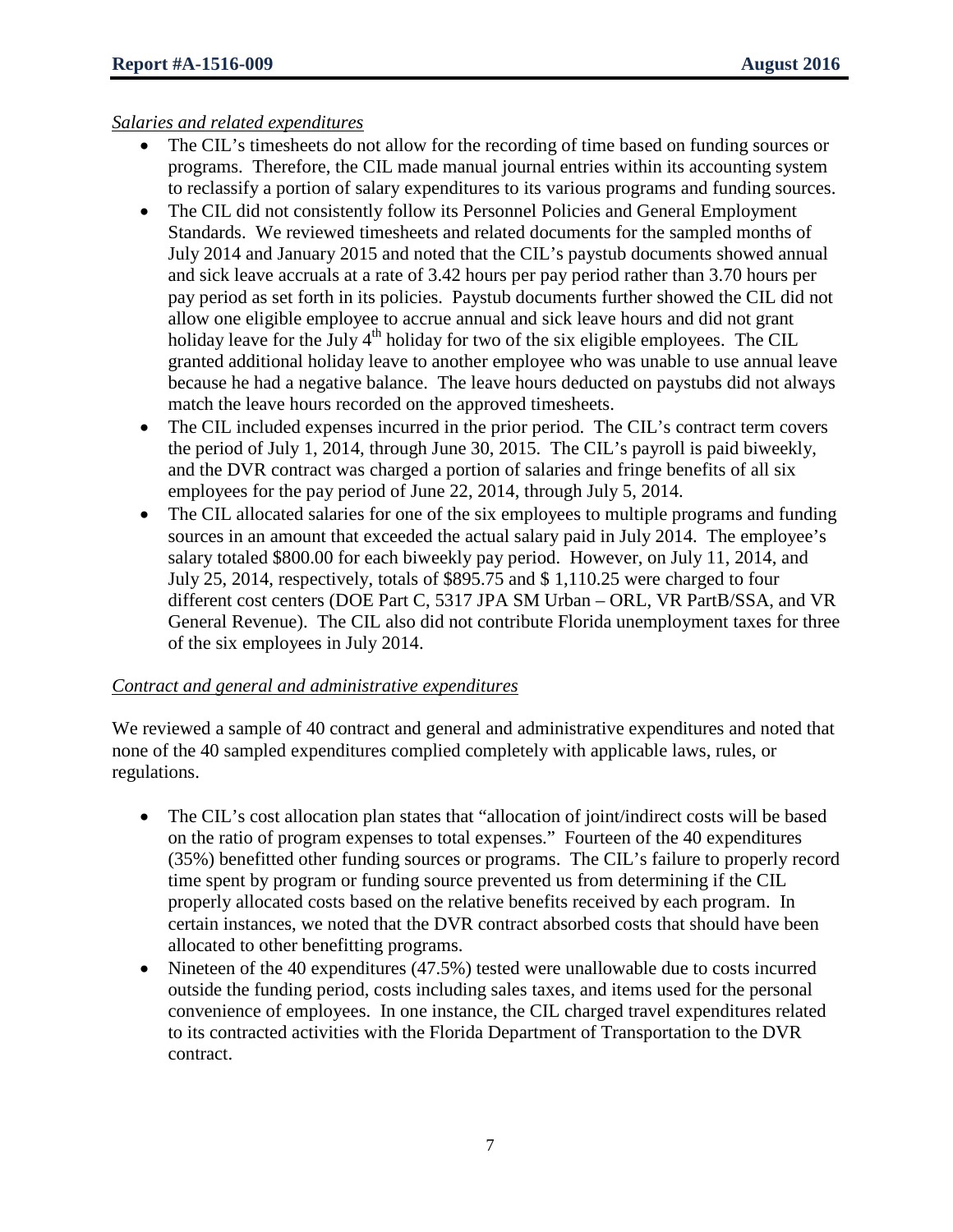• We questioned 13 additional expenditures (32.5%) due to the CIL's failure to maintain adequate and accurate documentation. The CIL was unable to demonstrate the appropriateness of the charges based on the documentation maintained.

The CIL's current allocation methodology is based on the budget which does not comply with OMB Circular A-122 or the CIL's cost allocation plan. This limits the CIL's ability to demonstrate that allocable costs were distributed in reasonable proportion to the benefits received. The CIL's inaccurate allocations and unallowable expenses can result in the CIL receiving reimbursement for payroll or expenses not related to the contract. This reduces the funding that is intended to provide independent living services to consumers.

## *Recommendation*

We recommend the CIL enhance its procedures to ensure expenses funded through DVR's contract are allowable, accurately allocated, and appropriately reflected in budget reconciliations. We recommend the CIL develop a timesheet that uses activity-based reporting and ensure employees accurately complete timesheets and allocate work hours across funding sources. We further recommend DVR perform periodic reviews to ensure expenditures are allowable, allocable, reasonable, and necessary to the performance of the contract.

## *DVR Management Response*

Concur. The method of payment for this contract has been changed to cost reimbursement. Expenditures are now reviewed every month to ensure they are allowable, allocable, reasonable, and necessary to the performance of the contract.

## *Space Coast CIL Response*

Concur. The finance office implemented a timesheet on payroll week starting 01/17/2016 that uses activity based reporting and ensures employees record actual time worked by contract (grant). Coding sheets are used to ensure expenses are applied to the correct grants.

Finding 5: The CIL did not ensure consumer service records contained all required documentation.

34 CFR 364.53 states, "For each applicant for IL services (other than information and referral) and for each individual receiving IL services (other than information and referral), the service provider shall maintain a consumer service record that includes—

(a) Documentation concerning eligibility or ineligibility for services;

(b) The services requested by the consumer;

(c) Either the IL plan developed with the consumer or a waiver signed by the consumer stating that an IL plan is unnecessary;

- (d) The services actually provided to the consumer; and
- (e) The IL goals or objectives—
	- (1) Established with the consumer, whether or not in the consumer's IL Plan; and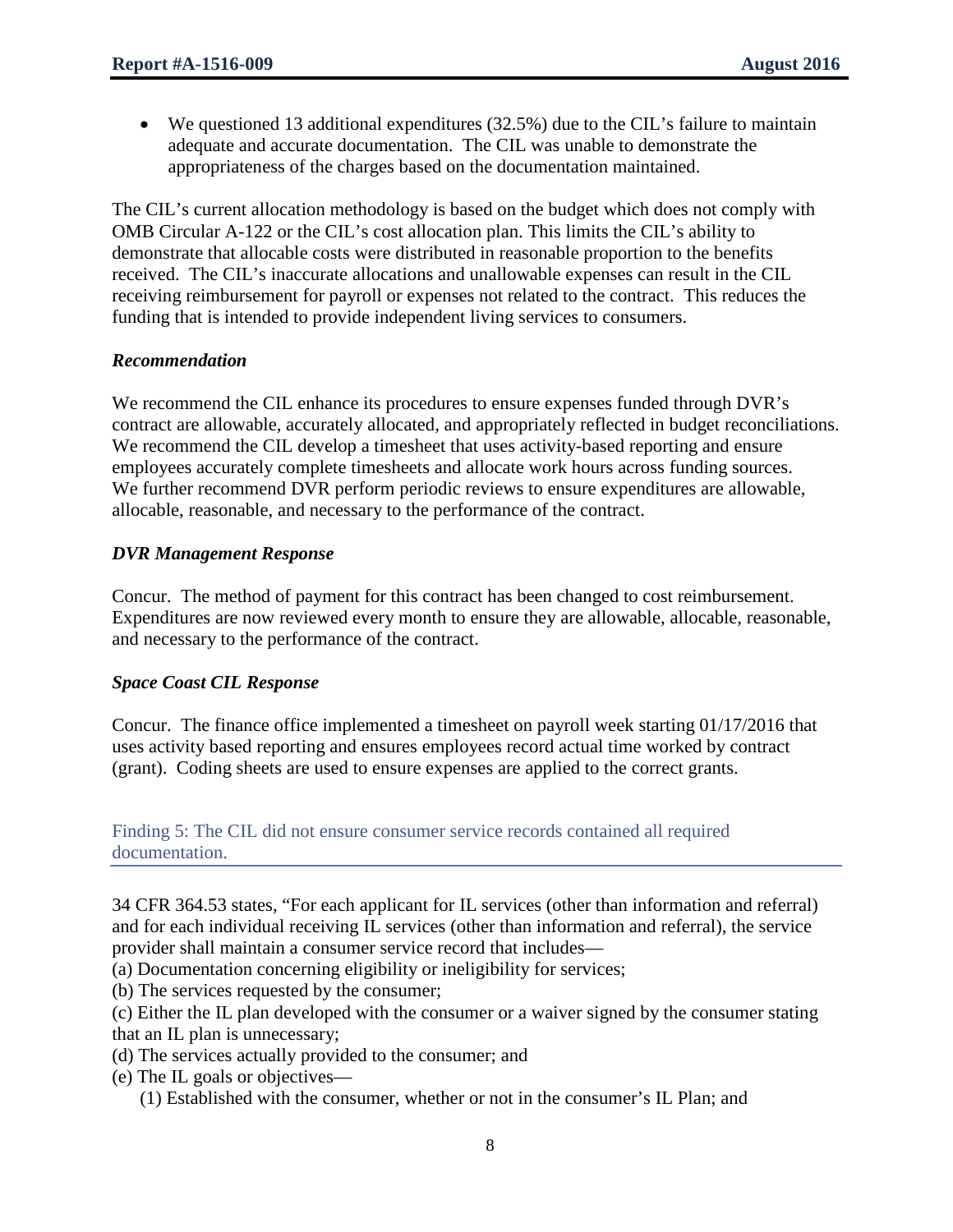(2) Achieved by the consumer.

(f) A consumer service record may be maintained either electronically or in written form, except that the IL plan and waiver must be in writing."

34 CFR 364.51 requires the CIL to determine the applicant's eligibility before or at the same time as an applicant may begin receiving IL services, and maintain documentation that the applicant has met the basic requirements for eligibility. 34 CFR 364.40 states that those eligible are any individual with a significant disability, which is defined as "a severe physical, mental, cognitive, or sensory impairment that substantially limits an individual's ability to function independently in the family or community or to obtain, maintain, or advance in employment."

34 CFR 364.52(b) states, "Development of an individual's IL plan must be initiated after documentation of eligibility under § 364.51(a) and must indicate the goals or objectives established, the services to be provided, and the anticipated duration of the service program and each component service." The CIL employee and the consumer must jointly develop and sign the IL plan.

34 CFR 364.52 states, "The IL plan must be reviewed as often as necessary but at least on an annual basis to determine whether services should be continued, modified, or discontinued, or whether the individual should be referred to a program of VR services under 34 CFR part 361 or to any other program of assistance." The CIL's Program Services Policy and Procedure also states, "The ILP must be reviewed as often as necessary, but regularly on a six-month basis to determine whether services should be continued, modified, discontinued, or whether the consumer should be referred to some other program for assistance."

34 CFR 364.52(e) requires the CIL to follow the procedures in §364.51(b)(2) when terminating services to a consumer. 34 CFR 364.51(b)(2) states, "The service provider shall notify the applicant in writing of the action taken and inform the applicant or, if the applicant chooses, the applicant's parent, guardian, or other legally authorized advocate or representative, of the applicant's rights and the means by which the applicant may appeal the action taken."

We sampled 39 randomly selected consumer service records (CSR). Eight of these were onetime contacts with individuals whose questions or concerns were immediately addressed by the CIL staff. We excluded these eight CSRs because they were not applicants or consumers of IL services. Of the remaining 31 CSRs, four (12.9%) did not contain the services requested by the consumer, and five (16.1%) did not contain the services provided for the consumer. Four CSRs (12.9%) did not contain the goals established with the consumers. For those CSRs that did contain established goals, the lack of documentation made it difficult to determine if consumers actually achieved their goals. There were limited case notes, and the goal achieved date was the same as the goal established date for 22 of the 27 consumers with established goals. Some of these were repeated goals, which would demonstrate that the consumer had not previously achieved the goal. Four consumers signed a form indicating that they had met their goals before even receiving the services. We also noted instances where the services provided were not reflective of the services requested for six (19.4%) of the 31 consumers tested.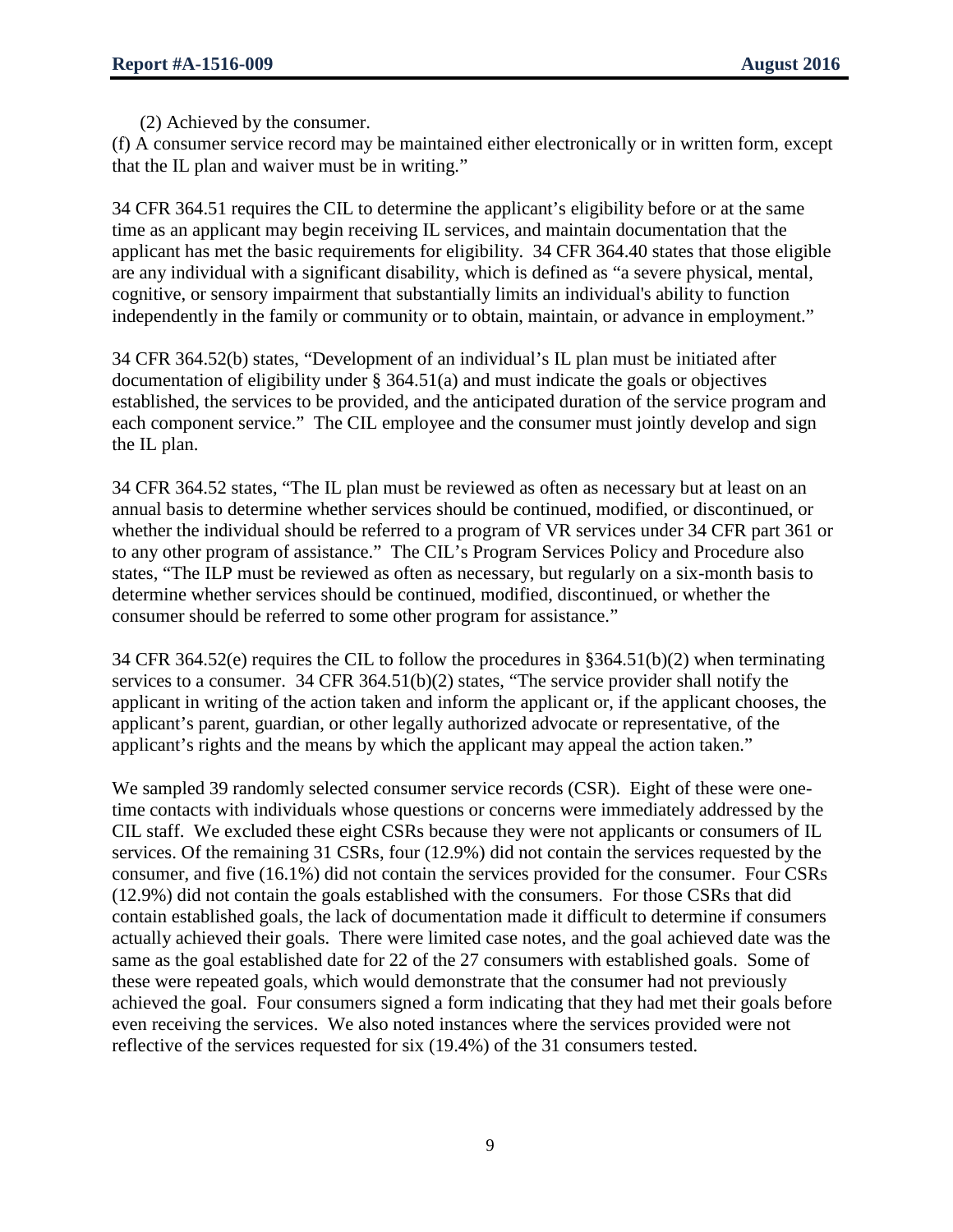During our review, we noted that none of the 31 CSRs contained documentation of eligibility determination. The CIL staff listed disability types that did not meet the eligibility determination requirements for nine (29%) of the 31 sampled consumers. Also, one CSR did not indicate the disability type.

None of the 31 sampled CSRs contained an IL plan. Three CSRs contained a document that had one or two components of an IL plan, though the document was not complete enough to qualify as an IL plan. Furthermore, our interview with CIL employees revealed that previous CIL management had not informed them of who was responsible for developing the IL plans. The CIL did not provide any of the 31 sampled consumers with individual and systems advocacy services. The CIL is focusing on two primary services: transportation and FTRI. The CIL recorded 89.2% and 88.7% of its service hours in transportation services in its October 2014 and January 2015 monthly reports, respectively. Of 31 sampled consumers, 18 (58.1%) requested and/or received transportation services and ten (32.3%) requested and/or received FTRI services.

None of the eight case files eligible for an annual review contained a documented annual review.

During the audit period, the CIL closed 14 of the sampled CSRs. The CIL did not document the reason for one of these closures. CIL management further informed us that the CIL does not notify the consumer in writing when a CSR is closed.

The above identified problems occurred because the CIL lacks qualified personnel to deliver the IL services as well as effective program management practices to administer the IL services. The lack of eligibility determination could lead to the CIL providing services to ineligible consumers, resulting in the misallocation of federal and state funds. When the CIL does not establish achievable goals and objectives as well as the services to be provided with the consumers, there is a risk that the consumers will not meet their employment goals or succeed in the independent living program.

## *Recommendation*

We recommend the CIL establish and implement a written policy and procedure requiring the CIL staff to conduct eligibility determinations; establish IL plans with consumers or maintain waiver documentation; conduct timely annual reviews; and document the reason for case closure after the consumers have been notified of such case closure.

## *Space Coast CIL Response*

Concur. New IL team was trained and processes implemented which requires every consumer to go through an intake process to establish services. This includes accessing needs according to their disabilities, which may or may not include a consumer driven IL plan. In addition to updating IL processes, the CIL participated in a process mapping workshop conducted by process improvement consultants for VR. The purpose of this mapping was to give the CIL an overview of how our consumers are served from initial point of contact, through the intake process and delivery of services.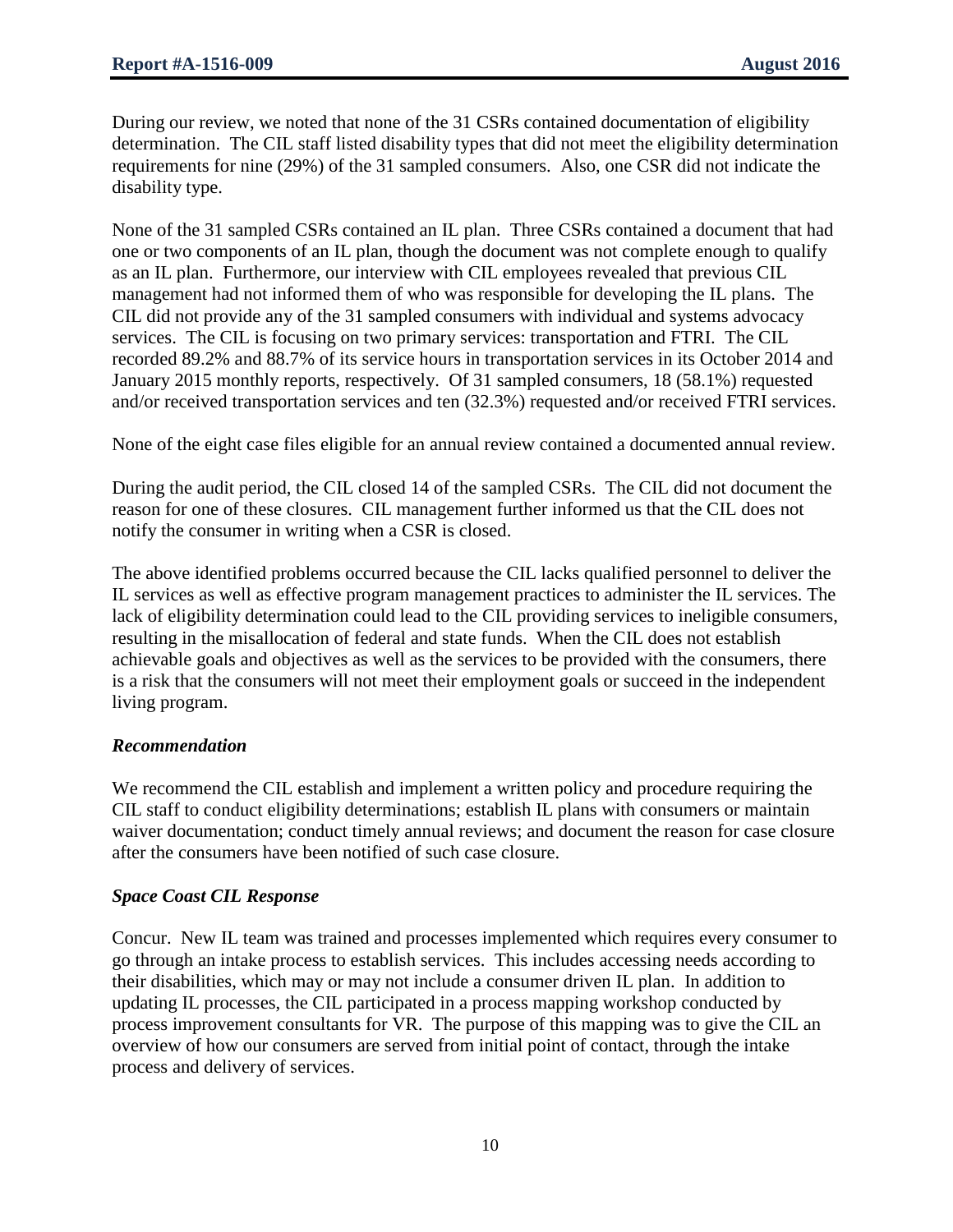#### Finding 6: The CIL did not accurately record service hours.

Section IV. of the contract requires the CIL to: 1) maintain documentation to track and record all service hours provided under the agreement by funding source; 2) identify the employee providing the service, the date of service, the hours of service, the consumer receiving the service, and all services provided to the consumer during the hours of service; and 3) ensure service hours are not billed to more than one funding source. The contract also requires that the CIL provide a minimum of 805 service hours during the fiscal year.

The service hour documents provided by the CIL included the consumer's name, employee name, service provided, date of service, and the hours of service. Comparison of this documentation to the monthly performance reports the CIL submitted to DVR revealed discrepancies for both sampled months of October 2014 and January 2015. The monthly performance report reflected 919.40 service hours for October 2014 and 442.67 service hours for January 2015. The service hour documents provided by the CIL reflected 1,712.40 service hours for October 2014 and 818.60 service hours for January 2015. We were unable to reconcile the difference because the CIL does not record service hours by funding sources.

The CIL recorded 106.5 more service hours than provided for the two sampled months. CIL employees recorded service hours based on the number of individuals attending group activities, rather than the actual hours of each event. Section IV.F of the contract requires the CIL to report services provided at the same time or in a group setting based on the actual hours of service provided, regardless of how many individuals attend, unless the attendees are active consumers with the provided services reflected in their IL plan. We learned through our review of CSRs that the CIL did not develop IL plans for its active consumers. The CIL was additionally unable to provide documentation to support the group activities or attendees.

We also noted that the drivers listed in the monthly reports did not reflect the drivers on the transportation logs. One driver reported service hours in excess of the scheduled work hours. For example, the monthly reports reflected that the driver provided 1,513.65 service hours in October 2014, and 721.35 service hours in January 2015. This is due to the CIL employee completing the data entries in CILFirst, thereby reflecting himself as the CIL employee providing the services, rather than allowing the individual drivers to complete their own data entries. This resulted in an inaccurate portrayal of the employee providing the service. Although the CIL met the minimum required service hours for the contract, these identified discrepancies indicate the CIL is not accurately reporting service hours. Failure to accurately maintain service hours by funding sources also limits the CIL's ability to demonstrate that reported service hours accurately represented the CIL's performance for the reporting periods.

#### *Recommendation*

We recommend the CIL develop policies and procedures to ensure they accurately record service hours and maintain the service hours by funding sources.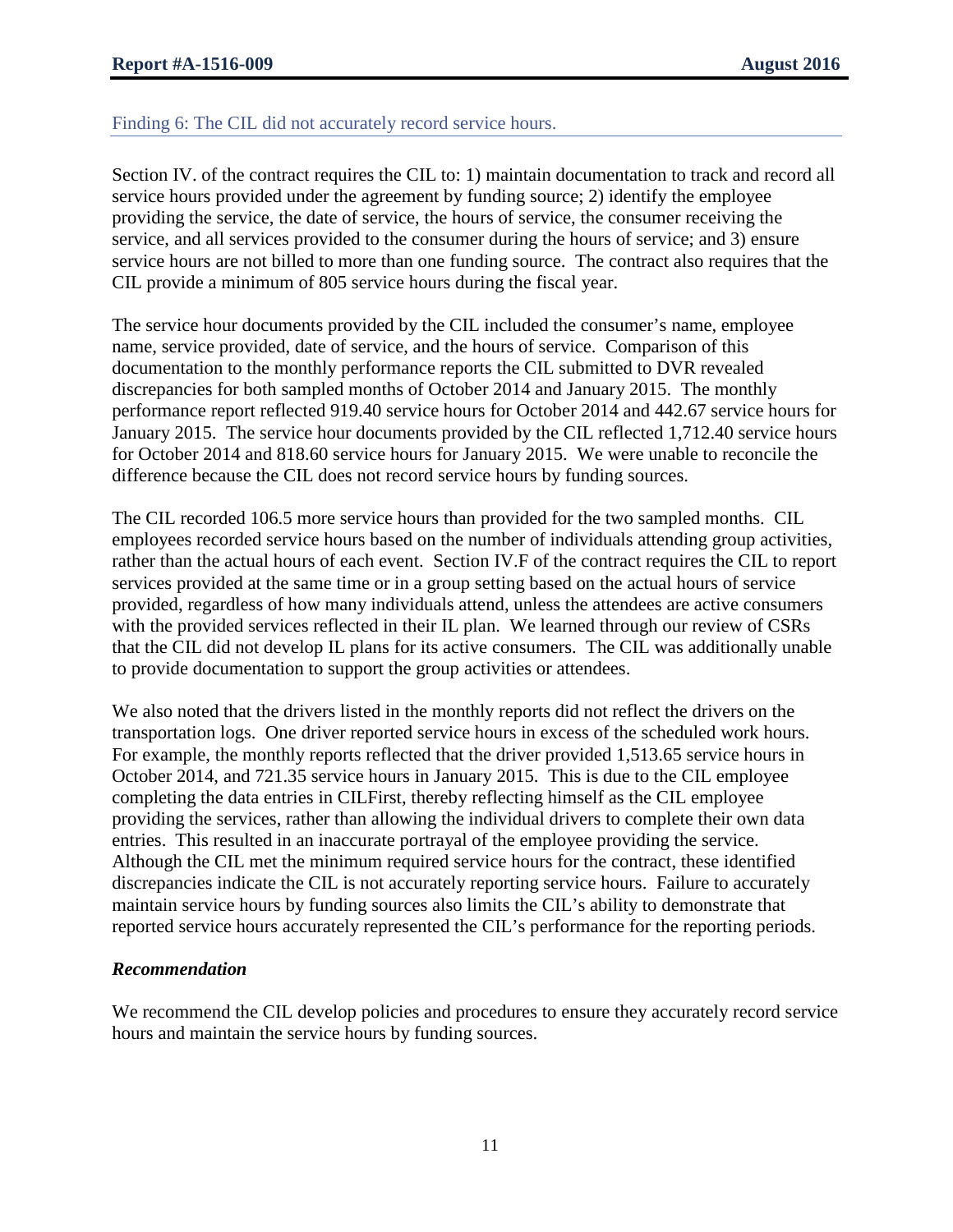## *Space Coast CIL Response*

Concur. Training was provided to staff regarding the input of consumer service records. Training took place at staff meetings held between February and April. In addition to in-house training, other changes were implemented after going through the process mapping workshop conducted by process improvement consultants from VR.

Finding 7: The CIL needs to implement an effective satisfaction survey process.

Section I.D of the CIL's contract requires the CIL to issue consumer satisfaction surveys at least annually. The contract further lists five questions that must be included in the survey and requires the results of the surveys to be submitted to DVR by June  $30<sup>th</sup>$  of each year.

The CIL did not submit the survey results to DVR timely. DVR received the survey results on August 28, 2015. The CIL summarized the number of responses to the five questions, and the survey results revealed that 278 consumers completed the surveys during FY 2014-15. During our review we noted that the consumers were given the surveys to complete during the intake process, rather than after the CIL had provided services. We discussed this issue with CIL management and they concurred that completing the satisfaction surveys before services are rendered does not allow the consumers to give feedback based on the actual services received, and does not allow for the anonymous submission of survey results. We were also informed that the board did not receive the survey results.

## *Recommendation*

We recommend the CIL improve its satisfaction survey process to allow for appropriate feedback, and timely submit the survey results to DVR.

# *Space Coast CIL Response*

Concur. The CIL will look back period of 6 months then contact persons served during the first 90 days of the 6 month period to issue satisfaction survey via in-person, mail or electronically.

# Finding 8: The CIL policies and procedures need improvements.

The CIL developed procedures that address personnel, accounting, and programs. A review of the Space Coast Accounting Policy Manual revealed three areas where the policies and procedures conflicted with the requirements of the contract. Section I.C. of the contract requires the CIL to comply with the travel provisions of Section 112.061, Florida Statues. However, the CIL policies and procedures indicate travel expenses are based on the federal rates. The CIL's current mileage reimbursement rate is 56 cents per mile, which exceeds the 44.5 cents per mile dictated by Florida Statues.

Section VIII.D of the contract requires the CIL to "Retain all financial records, supporting documents, statistical records, and any other documents including electronic storage media pertinent to this Agreement for a period of five (5) years after the ending date of this Agreement or, if audit findings have not been resolved at the end of the five (5) year period, the records shall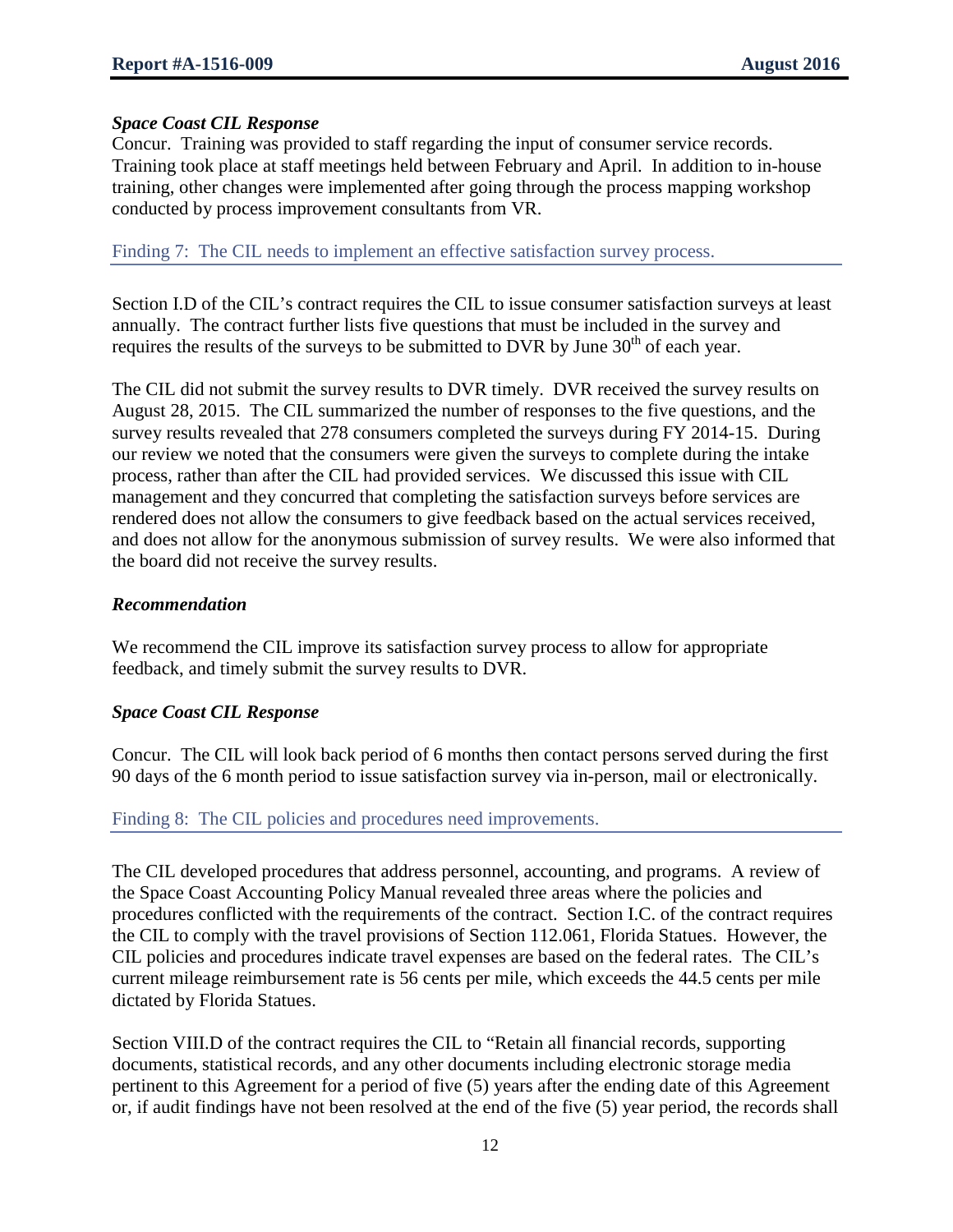be retained until resolution of the audit findings." The CIL's Accounting Policy Manual provides a record retention period of only three years for records pertinent to an award.

The CIL Accounting Policy Manual states, "In any fiscal year in which the agency **receives** \$750,000 or more of funding from Federal assistance awards it will have conducted an annual audit in accordance with EDGAR 34 CFR 74.26 and OMB Circular A-133." However, the OMB Circular A-133 requirement is based on the total amount of funds **expended** rather than received.

The American Institute of Certified Public Accountants (AICPA) states that "segregation of duties is a basic building block of sustainable risk management and internal controls for a business. The principle of segregation of duties is based on shared responsibilities of a key process that disperses the critical functions of that process to more than one person or department. Without this separation in key processes, fraud and error risks are far less manageable." The concept of segregation of duties indicates that three primary functions (i.e., authorization, recordkeeping, and custody of assets) should be separated in the day-to-day operation of an organization. The combination of any two of the three incompatible duties may impair the CIL's ability to safeguard its assets. During our audit, we noted that the finance person has a CIL credit card with which she makes purchases and provides the recordkeeping for those purchases. We were also informed that the finance person maintains and deposits cash received from the transportation services, records journal entries, and maintains the General Ledger. The CIL must review the duties performed by its employees to identify and segregate incompatible duties.

In certain instances, the CIL did not always follow its own internal policies. The CIL's Accounting Policy Manual states, "Space Coast Center for Independent Living has created a check request form (CR) to develop stronger internal controls and accounting processes. This form is to be used when requesting the purchase of all goods for both the office and for consumers. All purchases are subject to approval from the Executive Director." During our testing, we noted that CIL employees made purchases with the credit cards without prior approvals because all authorized employees had their own company credit cards. Furthermore, we did not receive documentation that would demonstrate that the CIL addressed specific parameters for usage or procedures governing the documentation, reconciliation, recording, and authorization of credit card purchases.

The CIL's Accounting Policy Manual also requires that contracts and grants exceeding the \$50,000 threshold can only be entered into by a member of the board. Review of the contract and its amendments shows the executive director, rather than a board member, signed the contract and amendments.

The CIL's Accounting Policy Manual states, "In the monthly invoice to the State of Florida, the Accounting Manager allocates all reconciled payroll to programs and funding sources based on both program budget(s) and the internal budget. These allocations are reconciled to the payroll data, and then entered in the accounting software on a monthly basis". This allocation methodology is based on the budget rather than the actual time worked. This also conflicts with the CIL's written allocation plan, which states that joint indirect costs are to be allocated based on the ratio of each program's expenses to total expenses.